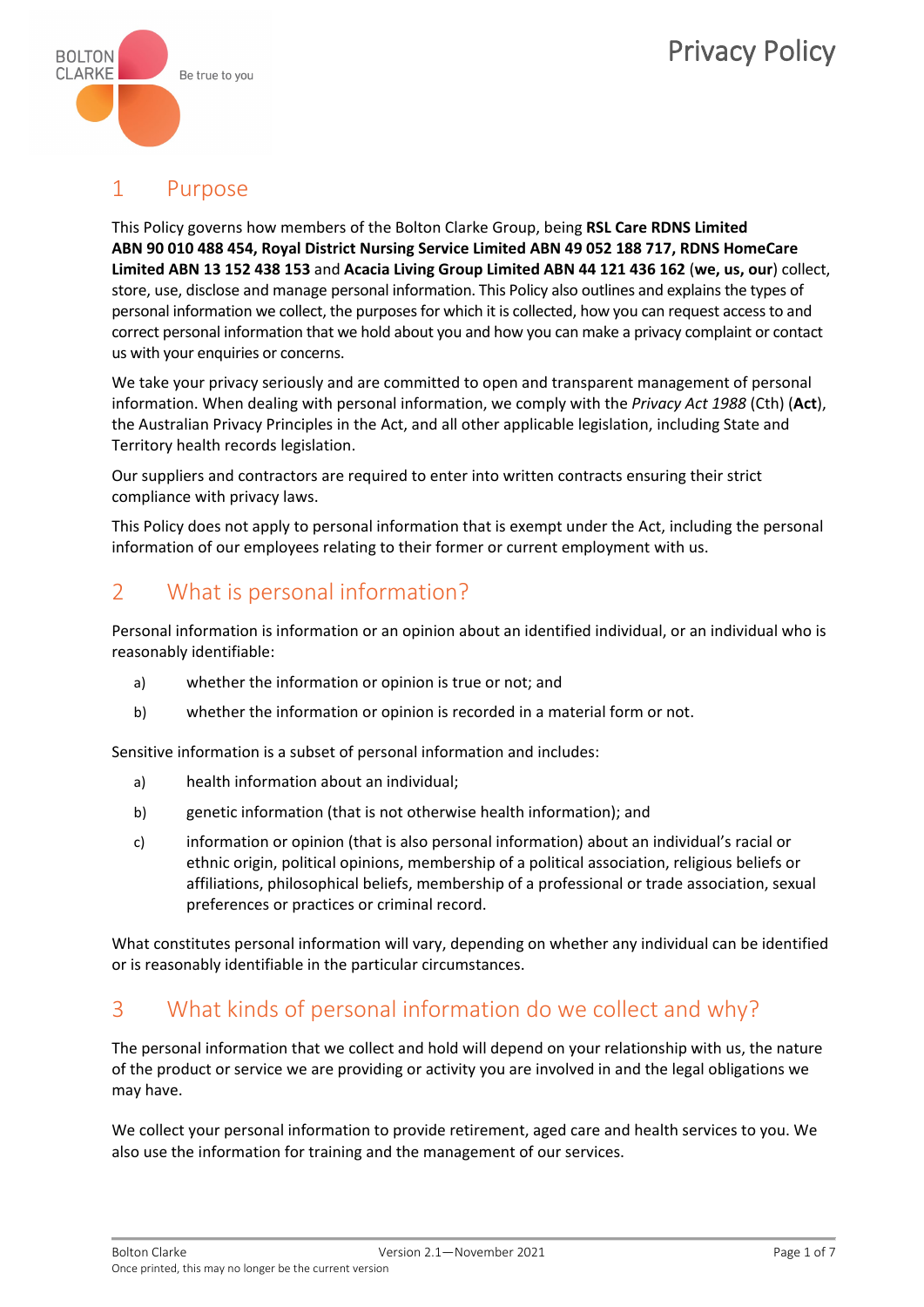

For contractors and suppliers, we collect your personal information to assess your suitability, qualifications, licences and insurance details and, if applicable, subsequently administering and managing our engagement of you. For prospective employees, we collect your personal information to assess your suitability for the position for which you have applied.

We generally collect and hold both personal and sensitive information, including:

- a) For customers:
	- (i) contact details including name, occupation, address, postcode, telephone and facsimile numbers, email addresses and family information;
	- (ii) demographic information including age, date of birth and gender;
	- (iii) health information including medical and family history, medications, diagnostic imaging and reports, pathology results, diagnoses (including mental health or disability), observations and reported symptoms;
	- (iv) government related identifiers, including Medicare, Centrelink and Department of Social Services numbers;
	- (v) financial details and billing information including to comply with our legal obligations; and
	- (vi) treating clinicians' contact details.
- b) For prospective employees:
	- (i) contact details including name, address, postcode, telephone and facsimile numbers and email addresses and family information;
	- (ii) demographic information including age, date of birth and gender;
	- (iii) sensitive information such as health and psychometric information;
	- (iv) qualifications and experience;
	- (v) information contained in references obtained from third parties; and
	- (vi) national police certificates.
- c) For contractors and consultants:
	- (i) contact details including address, postcode, telephone and facsimile numbers and email addresses;
	- (ii) financial details and billing information including to comply with our legal obligations;
	- (iii) qualifications, licences and insurance details;
	- (iv) information contained in references or referrals obtained from third parties; and
	- (v) national police certificates.
- d) For donors:
	- (i) contact details including address, postcode, telephone and facsimile numbers and email addresses;
	- (ii) demographic information including age, date of birth and gender;
	- (iii) financial details and billing information to comply with our legal obligations; and
	- (iv) testamentary intentions as they affect us (for example, details of any gifts left or intended to be left to us in the donor's Will).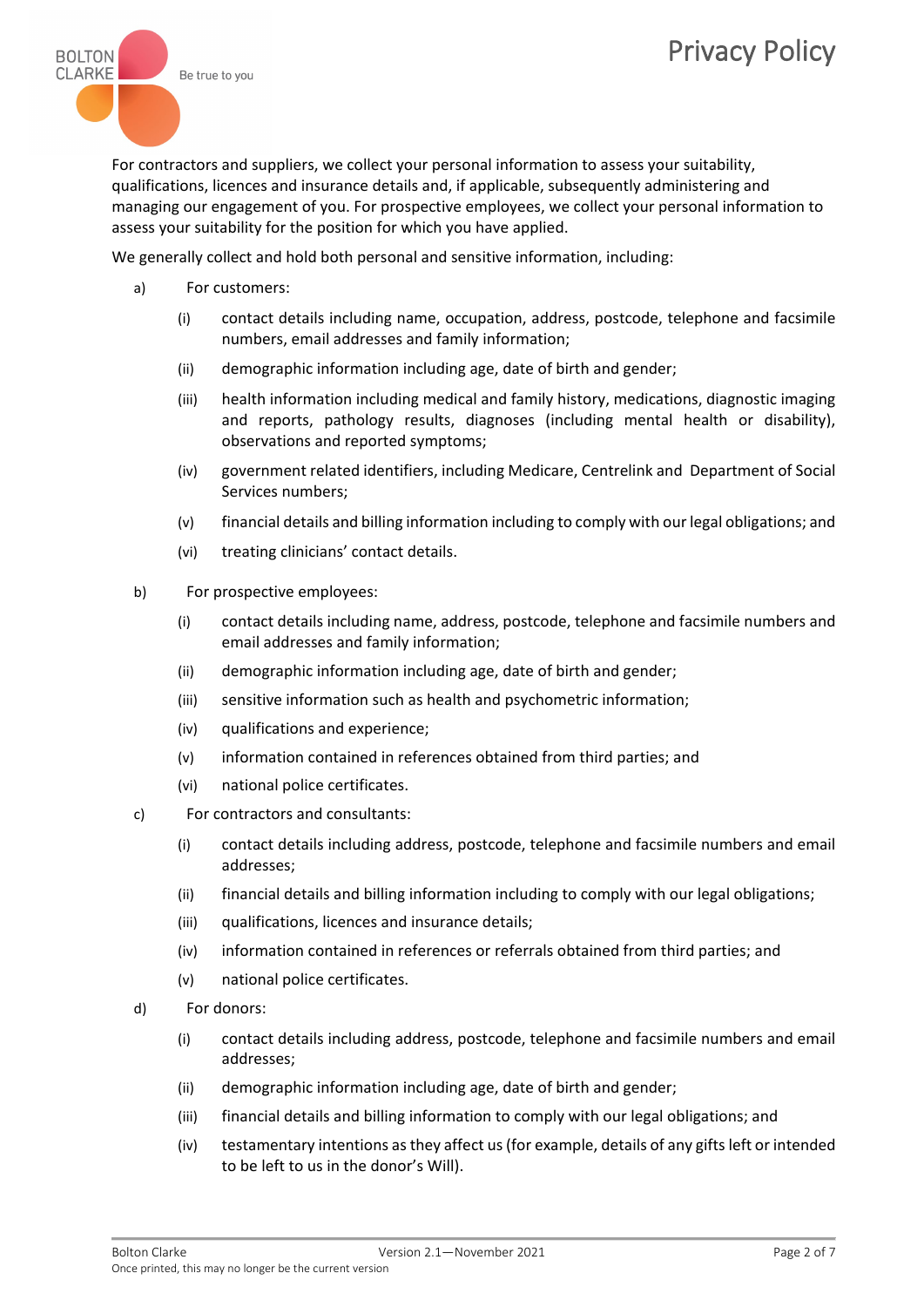

If lawful and reasonable to do so, we will destroy and de-identify all unsolicited personal information we receive if we would not normally collect this information to perform one of our functions or activities or if the information is sensitive and no consent has been given.

4. When do we collect personal information?

We will not collect personal information unless it is reasonably necessary for one of our functions or activities. We will usually only collect sensitive information with your consent. All personal information will only be collected through lawful and fair means.

5. Where do we collect personal information from?

The sources from which we collect personal information will depend on the circumstances of the collection and may include the following:

5.1 From you or with your consent

We will try to collect your personal information directly from you, or alternatively, with your consent. We will collect personal information from you:

- a) if you provide us with information about yourself and, if necessary, your medical condition;
- b) if you complete relevant agreements, applications, forms, surveys, competitions, questionnaires or you communicate with us by taking part in a discussion or forum or by email, telephone, in writing or in person;
- c) if you are providing services or goods to us or our customers;
- d) if you apply for employment or engagement with us; or
- e) if you make a donation to us.

### 5.2 From other people

Where it is unreasonable or impracticable to collect information directly from you, we may obtain personal information about you from a third party. For example, we may collect personal information about you:

- a) from your general practitioner or another healthcare provider who has information about you to assist us in providing services to you;
- b) from a member of your family, a carer, a close friend, your authorised representative or responsible person, next of kin, your nominated emergency contact person or the police;
- c) from any person or organisation that assesses health status or care requirements, for example the Aged Care Assessment Team;
- d) from relevant government departments such as Medicare, the Department of Health or the Department of Social Services or your health insurer to assist us in providing services or processing billing for services provided to you;
- e) from third parties who you have asked to provide your personal information to us; or
- f) from a reference or referral identified in your application for employment or engagement with us.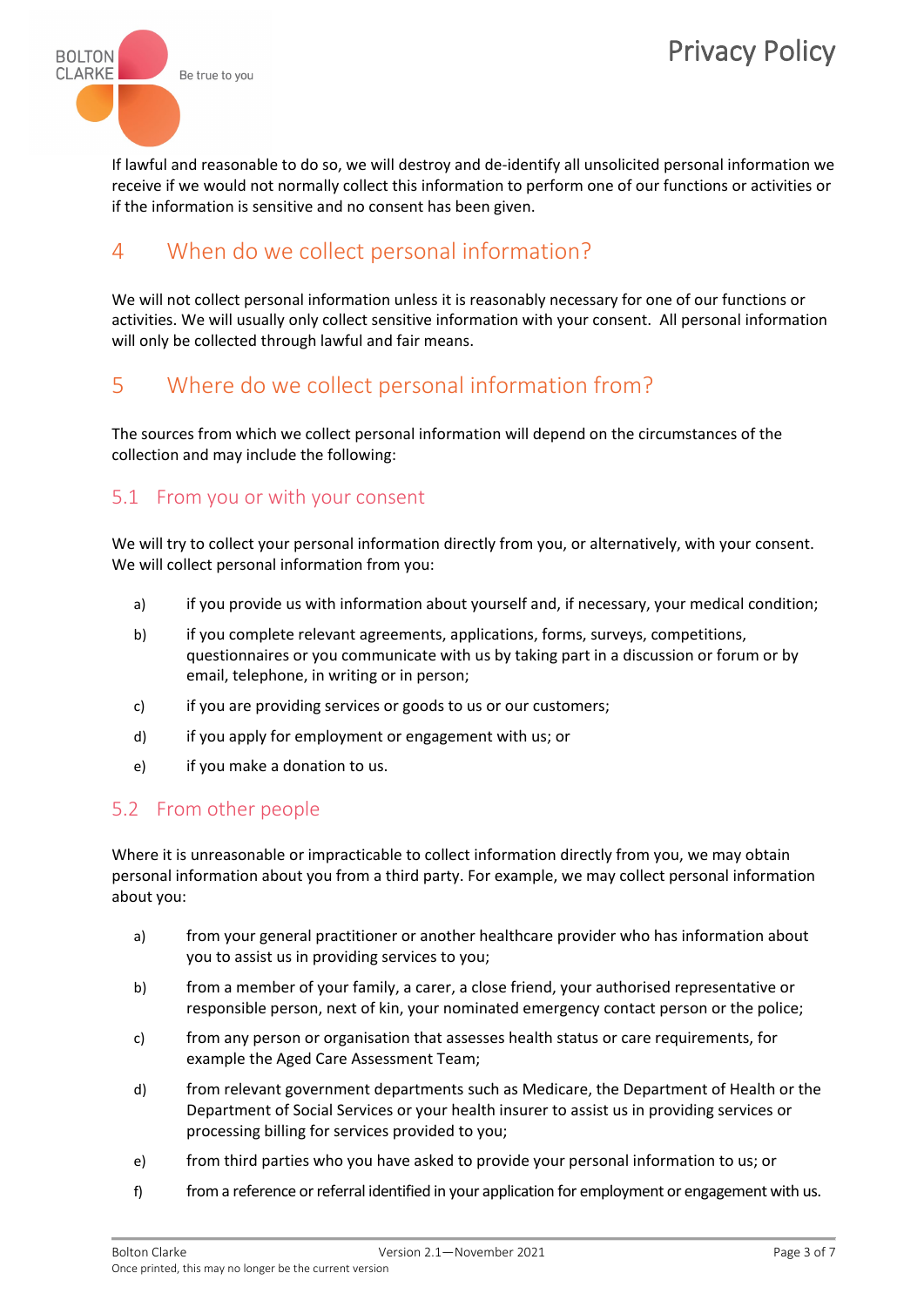

### 5.3 From our website

When you visit our website, our web server may download a cookie to your computer. A cookie is a small piece of information sent by our server to your browser. Cookies do not contain personal information about you but can identify a user's browser. We use cookies to capture information about a user's browser. If you do not wish to receive cookies, you may set your browser to refuse them.

### 6. Can I choose to remain anonymous?

We automatically gather anonymous information to monitor use. For example, the numbers and frequency of visitors to our website. This collective data helps us determine how our audiences use parts of our website, so we can improve our services. We may publish or provide this aggregate data to other people or organisations.

If you are receiving aged care or health services from us, it is not practical for you to remain anonymous because we need to keep a record of the care and services provided to you.

We may be able to accommodate you using a pseudonym. However, if you choose not to provide your real identity this may impact the quality of the services provided to you and relevant billing and claiming.

If you wish to use a pseudonym that is linked confidentially to your real identity, please let us know and we will discuss with you any arrangements that can be made.

### 7. How do we use and disclose personal information?

We may use and disclose personal information for the particular purpose for which it was collected (**Primary Purpose**).

For customers, this will include the use and disclosure necessary to provide retirement and aged care services including accommodation, and where relevant, health care or wellness services. We may use or disclose your personal information:

- a) to staff or other service or healthcare providers involved in providing services to you or your care (including your general practitioner, nurses, physiotherapists, occupational therapists) or administrative staff (involved in preparation of documentation, billing and other administrative and management duties);
- b) in assessing whether you are eligible to be admitted to one of our retirement living, home care or residential aged care services;
- c) to Medicare, the Department of Social Services or your private health insurer for the purposes of billing;
- d) to government authorities for the purposes of providing aged care or health services;
- e) to funding bodies and government agencies;
- f) to a member of your family, a carer, a close friend, your authorised representative or responsible person, next of kin, your nominated emergency contact person or the police; or
- g) any third party that you request or authorise us to.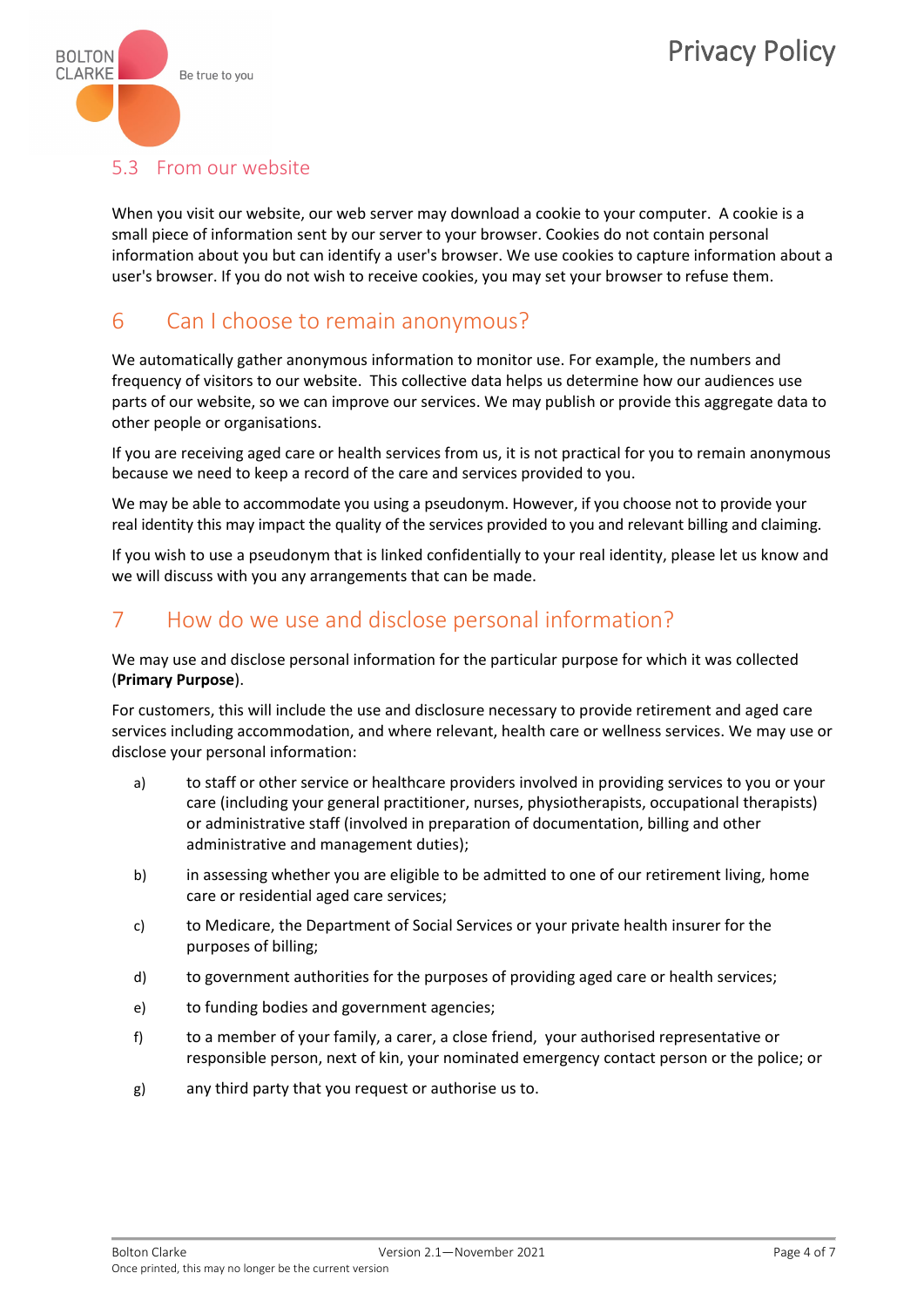

For prospective employees, this may be for assessing and processing employment applications. We will only generally use or disclose personal information collected for a Primary Purpose. However, it may be necessary in some cases to disclose personal information for a secondary purpose, including:

- a) if we have your consent;
- b) if required for the management of our services. For example:
	- (i) billing or debt-recovery, service-monitoring, funding, complaint-handling, incident reporting, developing and planning services, evaluation and improvement, quality assurance or audit activities, and accreditation activities;
	- (ii) education and training of our staff (who may not be our employees), where deidentified information is not sufficient for this purpose; and
	- (iii) disclosure to our advisors and contractors who provide services to us, for example IT and database management service providers.
- c) for research, compilation or analysis of statistics;
- d) if use or disclosure is necessary to lessen or prevent a serious or imminent threat to someone's life, health or safety or a serious threat to public health and safety; or
- e) if we are required or authorised by or under an Australian law or a court or tribunal order.

We effectively and securely destroy and de-identify personal information which is no longer required to be retained by us to satisfy any legal, financial and other requirement in accordance with our information management framework.

## 8 Data quality

We will take reasonable steps to ensure that the personal information we collect is accurate, complete, up to date and relevant to the purpose for which it is to be used, both at the time of collection and use.

## 9 How do we hold personal information and keep it secure?

All personal information collected is securely stored on our electronic databases. In some instances, it may also be held in hard copy files in secure and locked facilities in Australia.

We will take reasonable steps to ensure that the personal information we hold is protected from misuse, loss, interference, unauthorised access, modification or disclosure.

We will notify you, as soon as reasonably practicable, if we find that there has been any unauthorised access, disclosure or loss of your personal information that is likely to result in serious harm to you.

### 10 Openness

If requested, we will let you know what kind of personal information of yours we hold, for what purpose, and how we handle that information. We will also make this Policy available to anyone who requests a copy of it.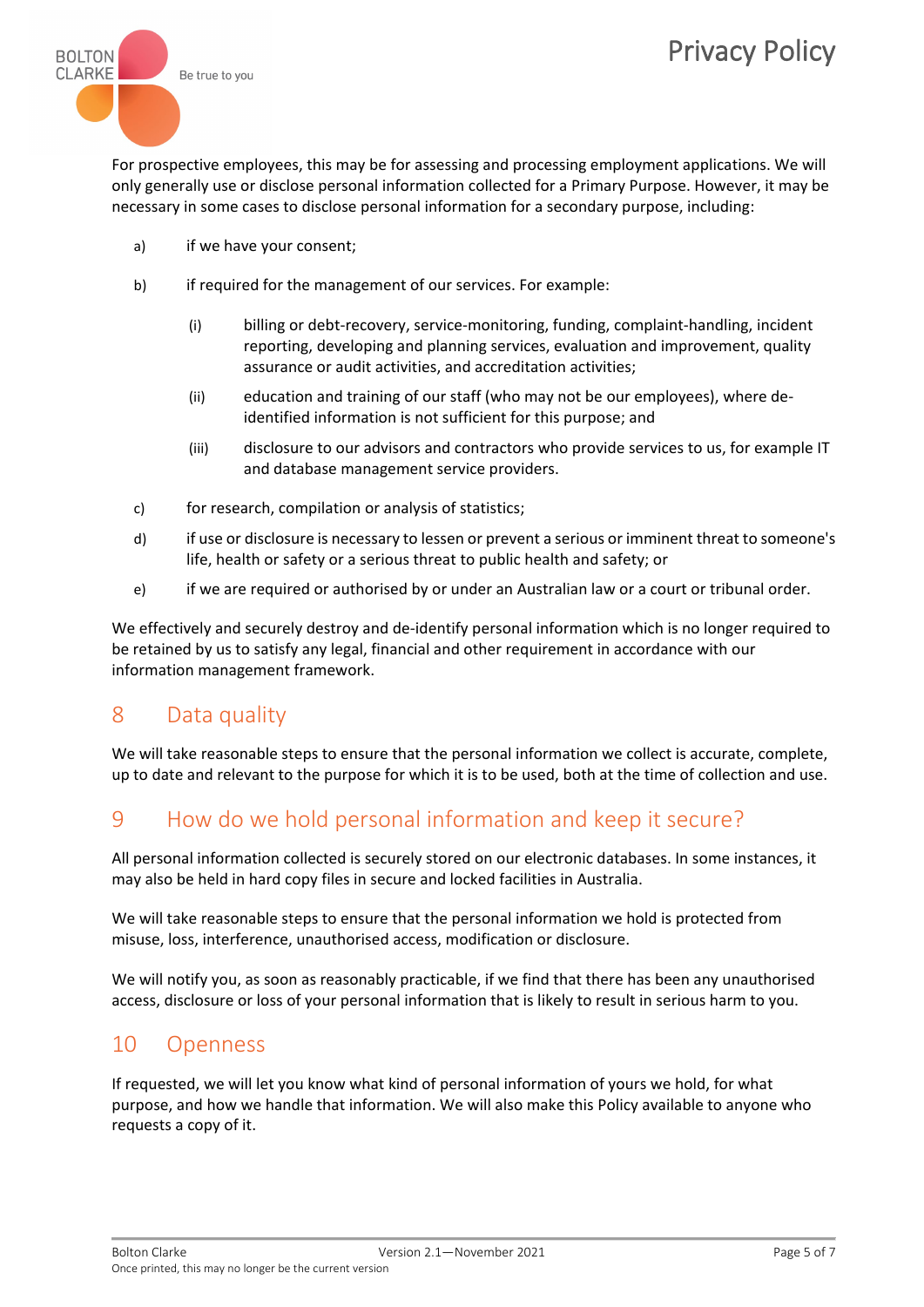

### 11 How can I access or correct my personal information?

You can request access to your personal information held by us, upon written request to our Privacy Officer. We may charge reasonable costs for carrying out your request. To obtain access to your personal information, you must provide us with proof of identity. This is necessary to ensure that your personal information is provided only to the correct individuals and that the privacy of others is protected.

If, upon receiving access to your personal information or at any other time, you believe your personal information is inaccurate, incomplete or out of date, you can notify our Privacy Officer to correct your personal information. We will take reasonable steps to correct the information so that it is accurate, complete and up to date.

We may decline a request for personal information in circumstances prescribed in the Act. If so, we will give you a written notice setting out the reasons for refusal and the complaint mechanisms available to you.

### 12 Do we disclose personal information overseas?

We may disclose personal information to entities outside of Australia, in which case we will take all steps that are reasonable in the circumstances to ensure that the overseas recipient does not breach the Australian Privacy Principles, unless we reasonably believe the disclosure is necessary or authorised by Australian law. We have engaged contractors and consultants who operate in New Zealand, the United Kingdom, Philippines and Israel and may disclose personal information to those overseas entities.

## 13 Do we use your personal information for direct marketing and can

### you opt out?

There may be occasions where personal information is used for direct marketing purposes including direct contact, telephone enquiries, email, SMS, letters, internet and web interactions, surveys and other forms of communication. Any such use will be limited to circumstances where you would reasonably expect us to use or disclose your personal information for that purpose and it has been collected from you, or if you have otherwise consented or requested this information.

You have the right:

- a) to contact us to 'opt-out' of receiving direct marketing communications; or
- b) to request that we provide the source of your personal information where reasonable and practicable.

If you have consented to us providing direct marketing to you and you wish to stop receiving such marketing, please contact us on the details set out in this Policy or provided in the marketing communication.

### 14 How can I complain about the handling of my personal information?

If you believe we have at any time breached this Policy, you may lodge a written complaint with our Privacy Officer on the contact details in this Policy.

We will endeavour to acknowledge your complaint within 14 days of its receipt, and to make a determination on the complaint within 30 days of its receipt.

If you are not happy with our response, you may lodge a written complaint with the Office of the Australian Information Commissioner using the following link:

<https://www.oaic.gov.au/privacy/privacy-complaints/lodge-a-privacy-complaint-with-us/>